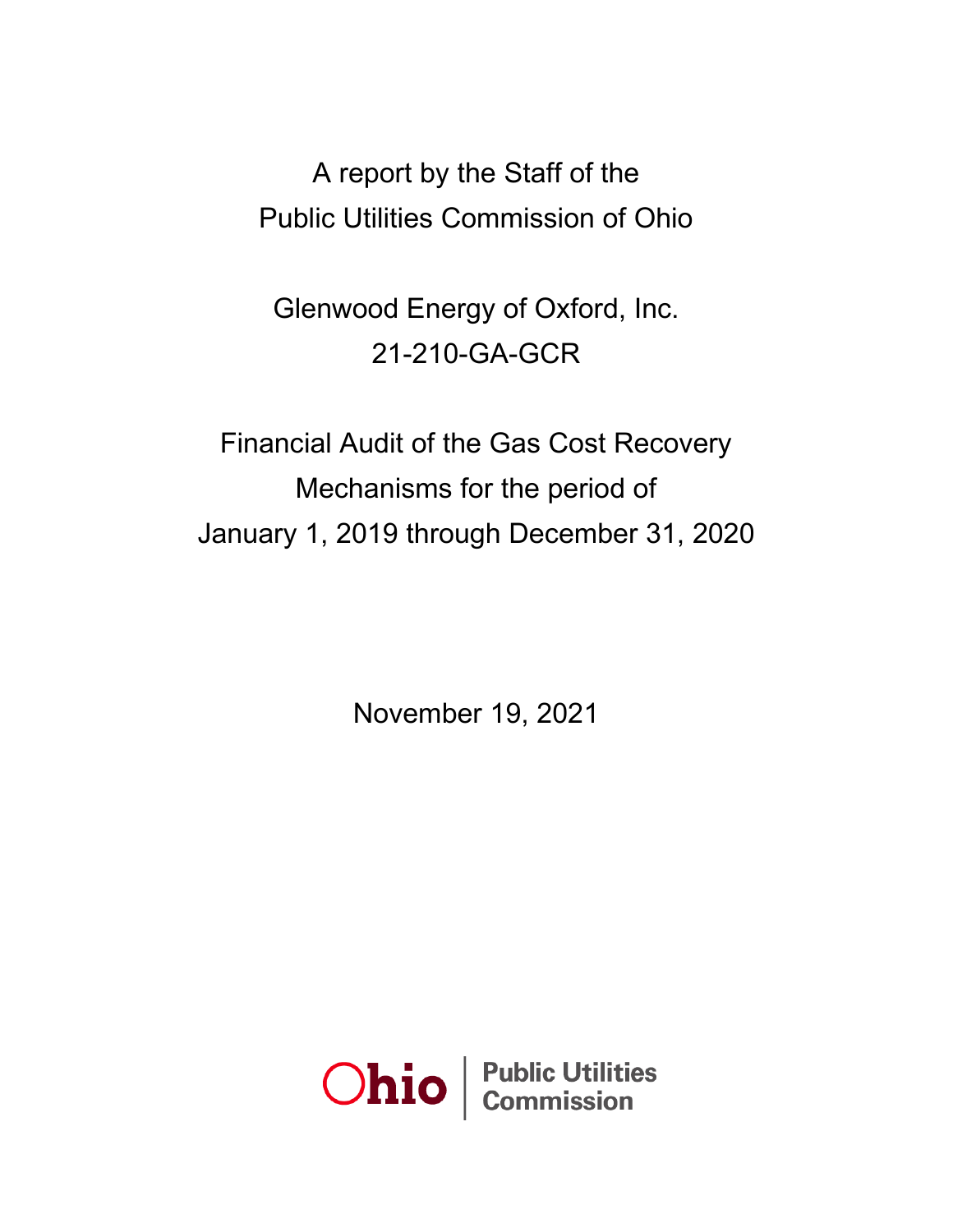## **Table of Contents**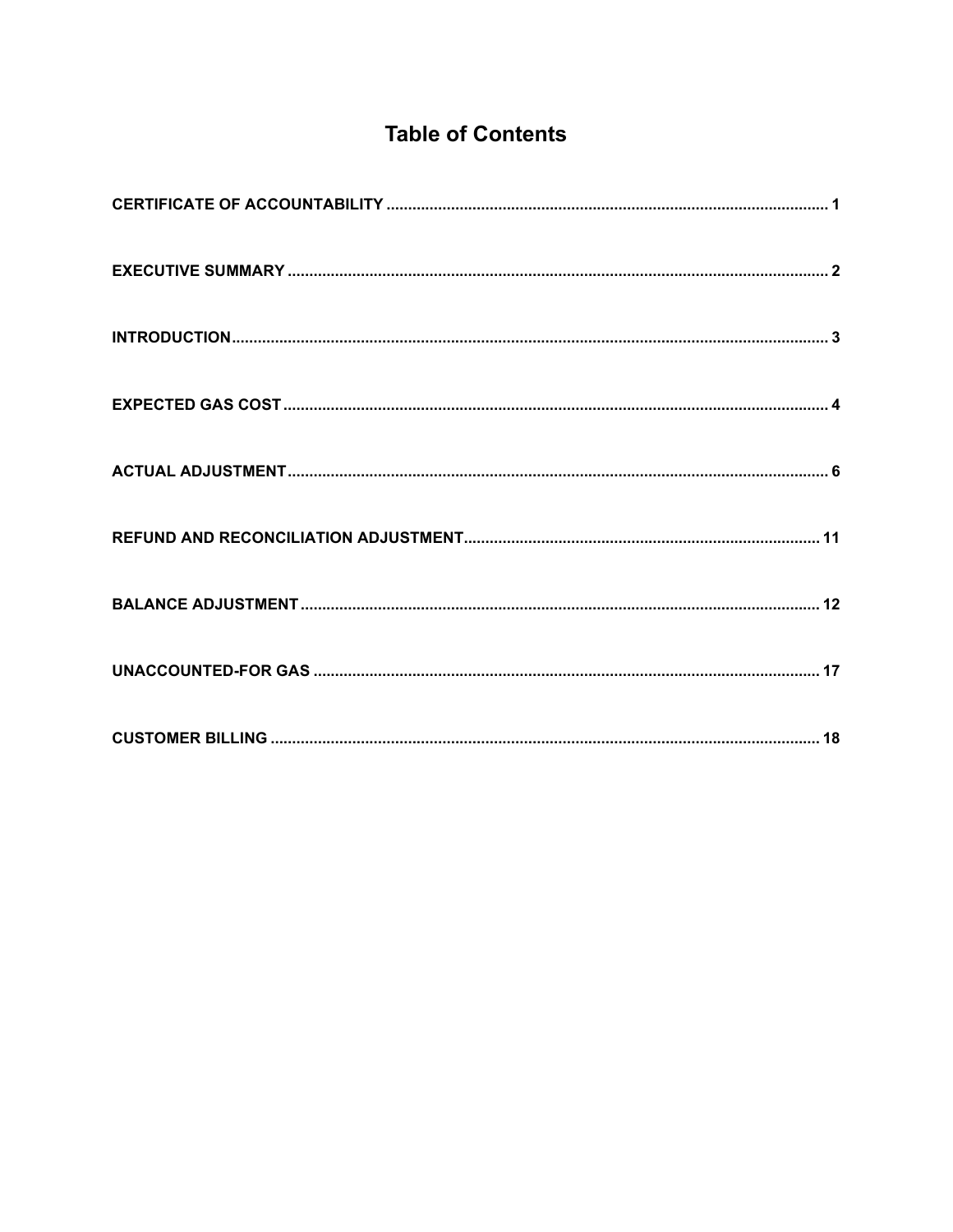### **Certificate of Accountability**

<span id="page-2-0"></span>As ordered by the Public Utilities Commission of Ohio (PUCO or Commission), the Staff has completed the required audit of Glenwood Energy of Oxford, Inc.'s (Glenwood or Company) gas cost recovery (GCR) and costs incurred and included for recovery for the period of January 1, 2019 through December 31, 2020 (Audit Period). The Staff audited for conformity with the procedural aspects of the uniform purchased gas adjustment as set forth in Chapter 4901:1-14, O.A.C and related appendices, and by the Commission Entry signed on January 27, 2021 in Case No. 21-210-GA-GCR.

Our audits have revealed certain findings, as discussed in this audit report, which should be addressed in this proceeding. The Staff notes that at the time of preparing this report, unless otherwise noted, Glenwood accurately calculated its GCR rates for those periods under investigation in accordance with the uniform purchased gas adjustment as set forth in Chapter 4901:1-14, O.A.C, and related appendices, except for those instances noted in the Executive Summary of this audit report. The Staff has performed investigations into these specific areas and respectfully submits its findings and recommendations.

 $\overline{\phantom{a}}$ 

David Lipthratt **Adam Burns** Controller Adam Burns Chief, Accounting and Finance Division **Accounting and Finance Division**<br>Public Utilities Commission of Ohio **Public Utilities Commission of Ohio** Public Utilities Commission of Ohio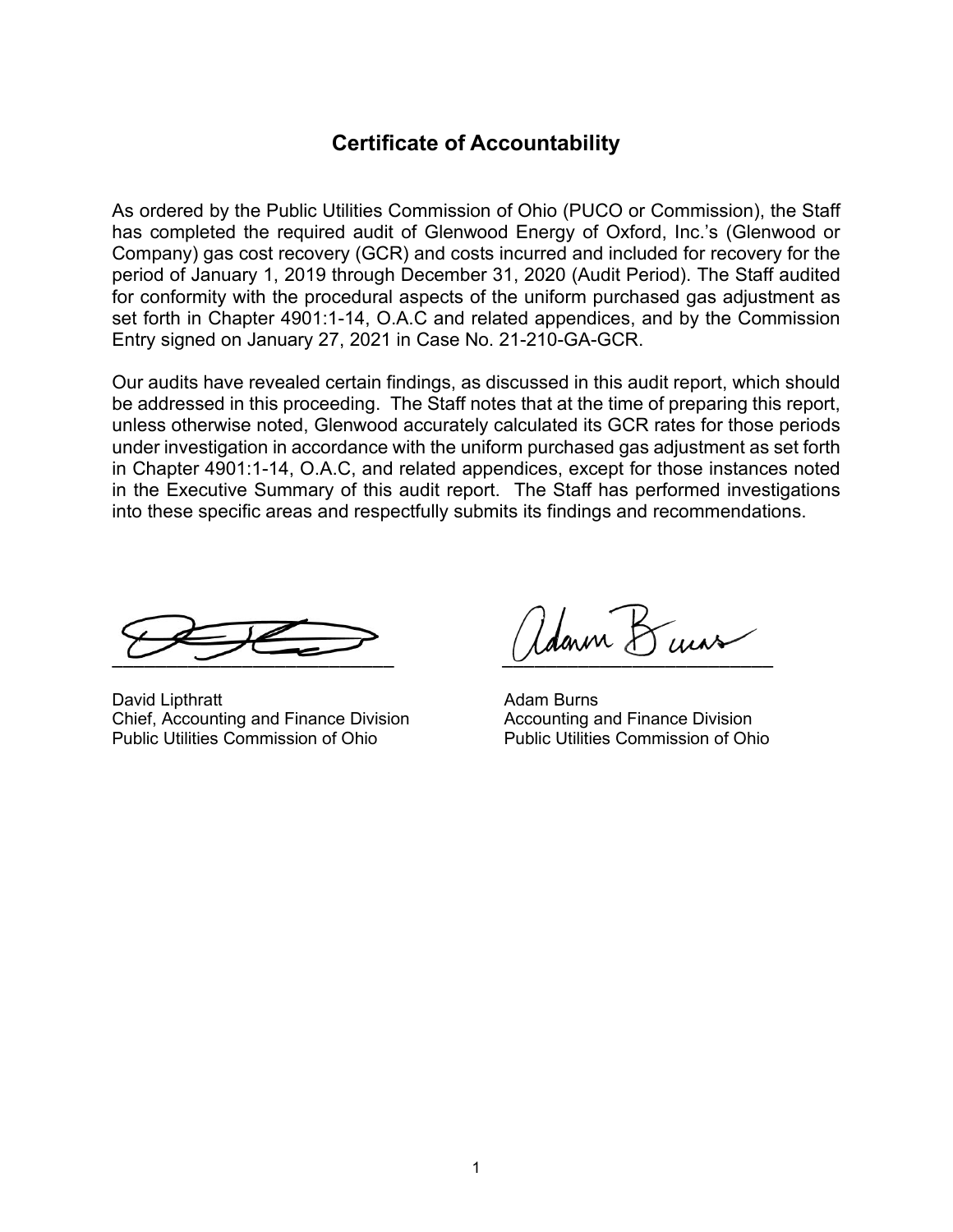## **Section I**

### **Executive Summary**

#### <span id="page-3-0"></span>**Audit Work Program**

The audit investigation consisted of several components. Staff initially submitted a data request to the Company requesting documentation necessary to recalculate the Company's purchased gas costs, purchased volumes, customer billings, sales volumes and informational items such as number of customers and transportation through-put. Staff reviewed and evaluated the data responses along with relevant documents from within the Commission in preparation for the audit. Staff conducted investigative interviews with appropriate Company personnel and examined related supplier invoices and spreadsheets at the Company's office in Glenwood, Ohio.

#### **Recommendations**

Unless otherwise stated in this report, Staff's review has shown that Glenwood accurately calculated its GCR rates for the monthly periods discussed in this report. The following summary describes Staff's recommendations detailed in Sections II through VIII of this report.

**•** Staff recommends an actual adjustment (AA) of (\$450) for an over-collection and a balance adjustment (BA) of \$1,557 for an under-collection.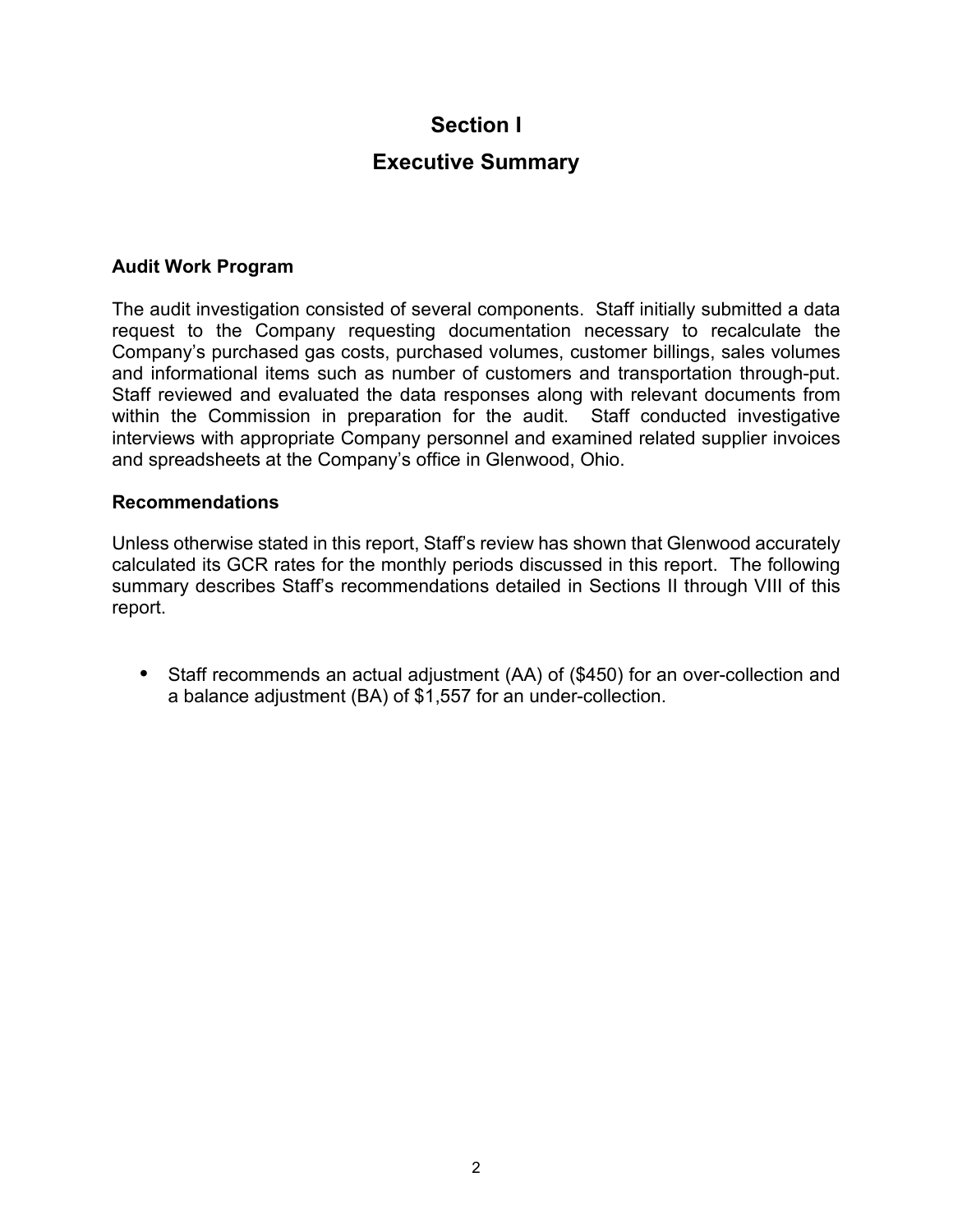### **Section II**

### **Introduction**

#### <span id="page-4-0"></span>**Background**

Glenwood purchased certain assets of Oxford Natural Gas Company (Oxford) at a public auction, on August 8, 2007. On September 18, 2007, in Case No. 07-1025-GA-ATR, Glenwood filed for Commission approval to purchase Oxford's assets with the Commission granting approval on October 10, 2007. Glenwood is wholly owned by the Keith G. Smith Trust.

#### **Operations**

Glenwood currently serves portions of the city of Oxford and portions of Butler County appurtenant to the city and is headquartered in Oxford, Ohio. Glenwood provides service to its sales customers under an ordinance with the city of Oxford, which was signed on January 5, 2015, and effective for three years beginning with March 2015 billings. This ordinance was superseded by the current ordinance which was signed on September 4, 2018 and effective beginning with the November 2018 billings. During the audit period, Glenwood provided natural gas utility service to approximately 3,982 residential and 535 commercial customers for a total of 4,517 customers.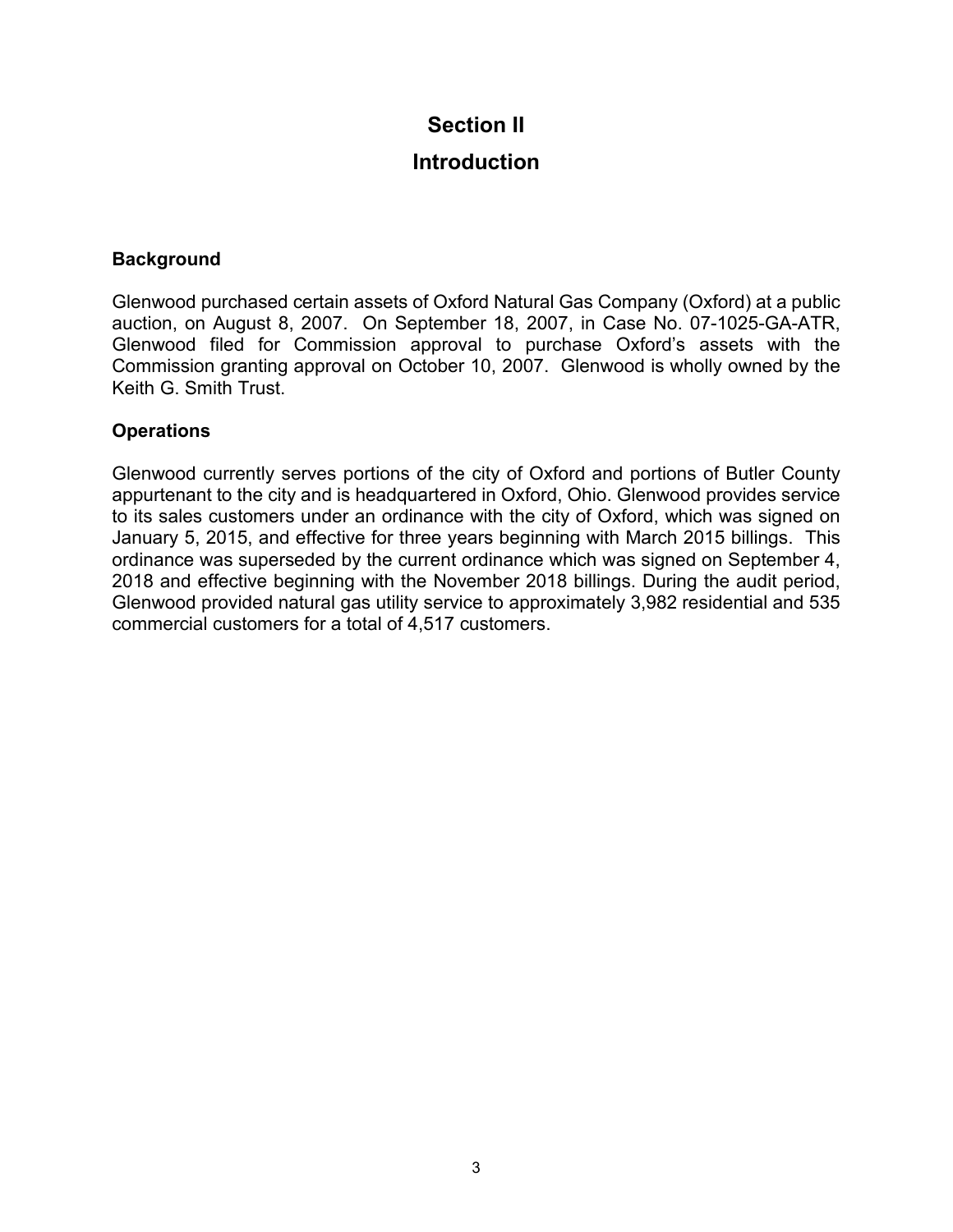### **Section III**

## **Expected Gas Cost**

<span id="page-5-0"></span>Staff has reviewed Glenwood's calculations of their Expected Gas Cost (EGC) for the Audit Period. The EGC mechanism attempts to match future gas revenues for the upcoming quarter with the anticipated cost to procure gas supplies. It is calculated by multiplying twelve-months of historical purchased volumes from each supplier by the rate that is expected to be in effect during the upcoming period. The cost for each supplier is summed and the total is divided by twelve-months of historical sales to develop an EGC rate that will be applied to customers' bills.

In reviewing the Company's calculations of the EGC, Staff makes the following observations concerning supply sources, purchased volumes and sales volumes.

#### **Supply Sources**

In August 2007, Glenwood signed an initial three-year Contract (Base Contract) for the sale and purchase of natural gas with Atmos Energy Marketing (Atmos), who later became known as CenterPoint Energy Services, Inc (CenterPoint). In 2020, CenterPoint's name was changed to Symmetry Energy Solutions, LLC (Symmetry). Under the terms of the Base Contract, Symmetry procured gas on behalf of Glenwood and nominated delivery of the gas on Texas Eastern Transmission (Texas Eastern) to an interconnection point with Columbia Gas Transmission (TCO). TCO delivered the gas to Duke Energy Ohio (Duke) who then delivered the volumes to Glenwood's city gate. Additionally, under the Base Contract, Glenwood assigned its pipeline capacity entitlements to Symmetry to manage and effectuate the delivery of gas to Duke. In September 2009, Glenwood amended its contract, which resulted in reduced fees and an extended term. Glenwood and Symmetry signed additional amendments in January 2013 and 2014 that helped levelize the EGC and unit book costs by replacing the fixed monthly demand charges from Texas Eastern to volumetric charges.

#### **Purchased Volumes**

Purchased volumes were calculated by first taking monthly meter reads from Duke plus shrink, converting from Dth to Mcf, and then subtracting out the volumes for transportation customers in Glenwood's system. Glenwood relied upon monthly reports from Symmetry, containing Glenwood's volumes and transportation customers, to perform this calculation. Staff found that the differences between the Company's and Staff's calculations were minimal over the course of the Audit Period.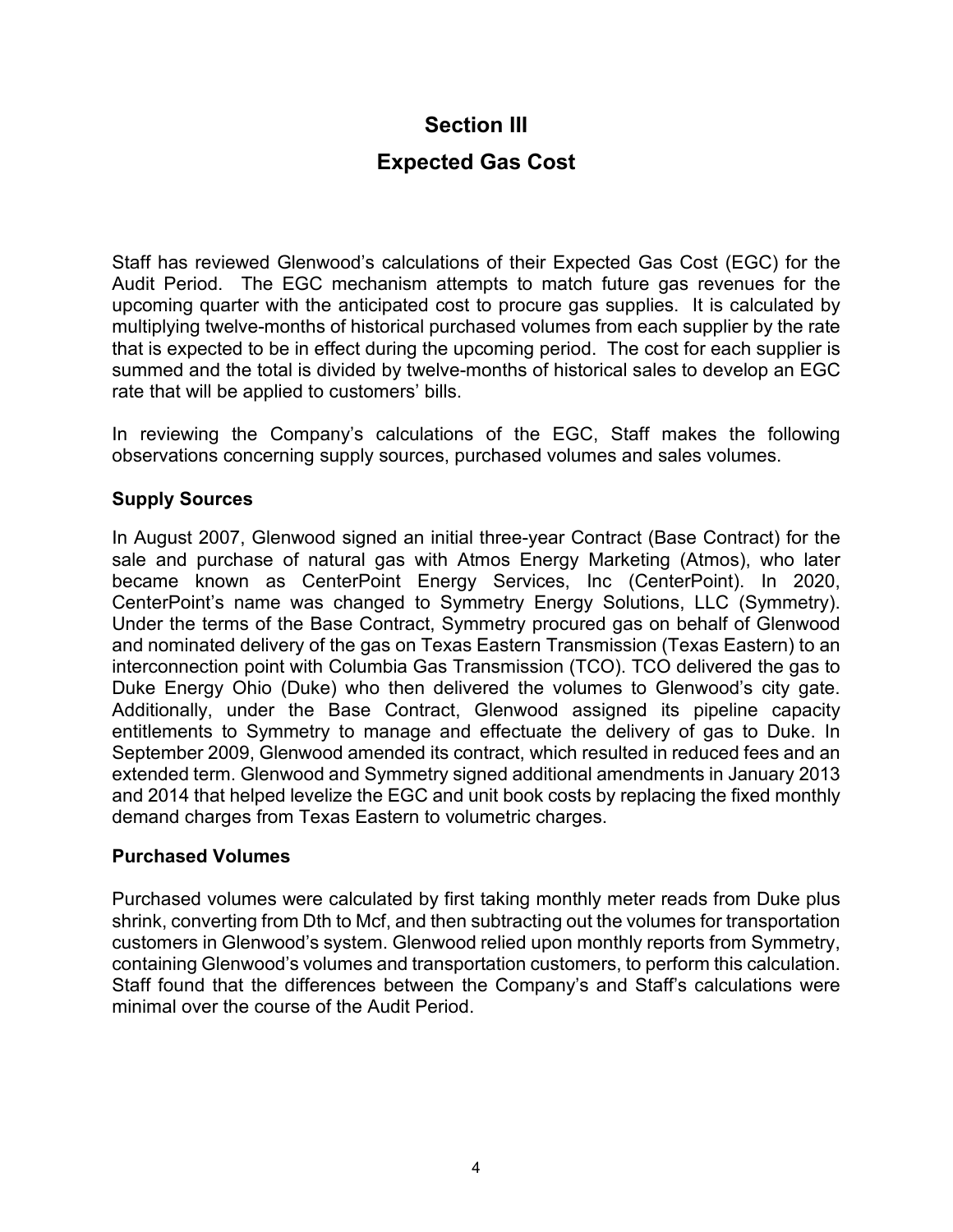#### **Sales Volumes**

Staff reviewed Glenwood's January 2019 through December 2020 billing register summaries and their customer billing journals to verify sales volumes. Staff also reviewed Glenwood's billing adjustments from their two gas light customers, Oxford Green and Forest Ridge, during the same period. Staff noted no errors in sales volumes during the audit period.

#### **Transportation Services**

Glenwood provided transportation service to four customers through special contract agreements. Under the terms of those agreements, Glenwood would deliver the transporters nominated volumes from its city gate to the customers' facilities with any difference in volumes to be recognized as an imbalance. The transportation customers were to pay volumetric charges and a portion of those charges were to be credited to Glenwood's GCR in order to recognize the transporters use of Glenwood's transportation agreement with Duke.

During the Audit Period, Glenwood cashed-out<sup>[1](#page-6-0)</sup> the imbalances of two transportation customers using Glenwood's average monthly commodity rate paid to Symmetry. The Company included the cash-outs in its GCR. To settle an imbalance, the Company needs to either purchase the positive imbalance (i.e., over-deliveries) or sell a negative imbalance (i.e., under-deliveries) to the customers at rates reflective of the cost of the services.

#### **Recommendations**

Staff has no recommendations for this section.

<span id="page-6-0"></span><sup>&</sup>lt;sup>1</sup> Cash-outs occur when transportation customers over - or under delivers gas.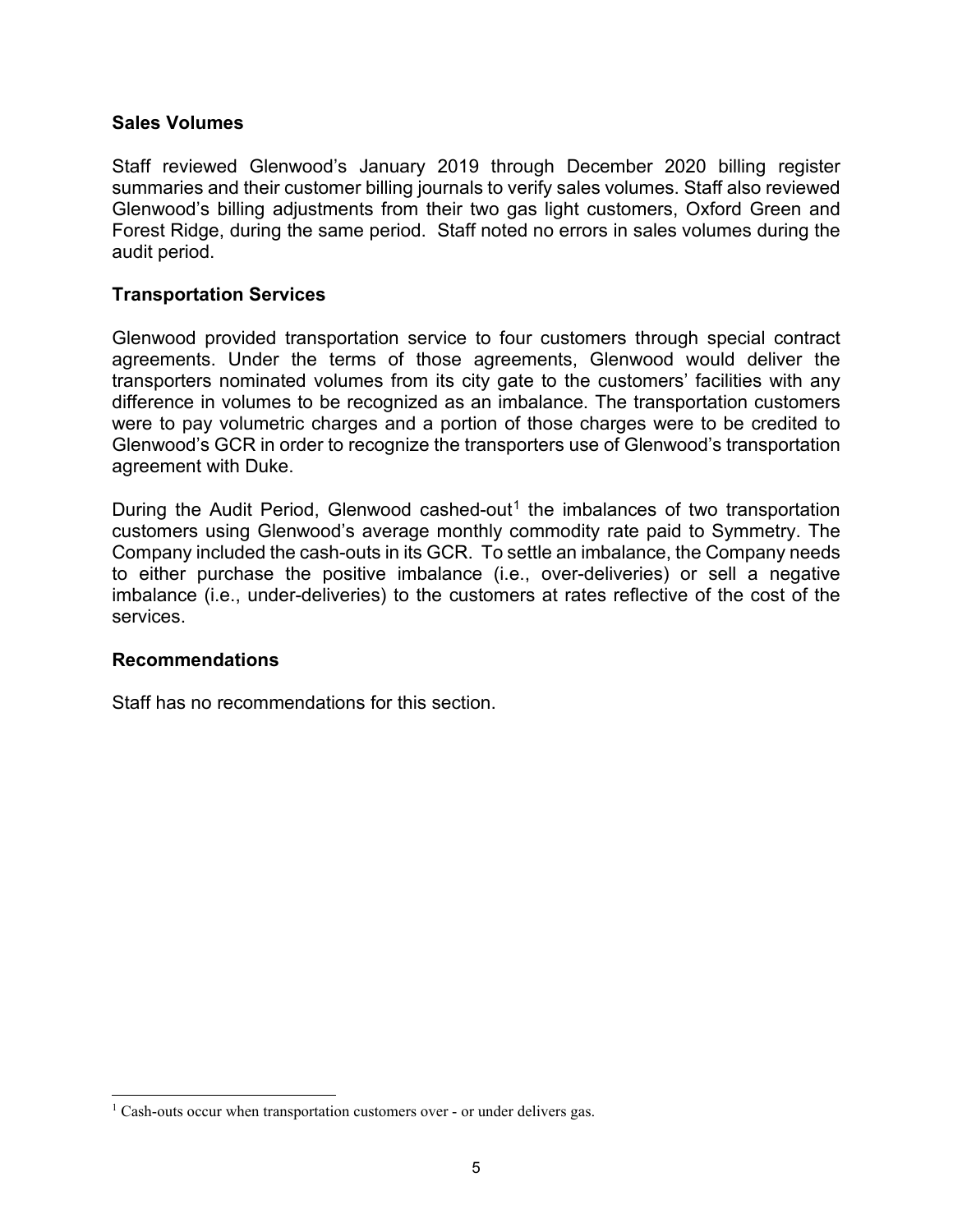### **Section IV**

### **Actual Adjustment**

<span id="page-7-0"></span>The AA reconciles the monthly cost of purchased gas with the EGC billing rate. It is calculated by dividing the total cost of gas purchased each month by total sales for those respective months. These calculations are performed quarterly. The result is the unit book cost of gas, which is the cost incurred by the Company for procuring each MCF it sold that month. The unit book cost for each month is compared to the EGC rate that was billed for the month. The difference between each monthly unit cost and the monthly EGC, whether positive or negative, is multiplied by the respective monthly jurisdictional sales to identify the total under- or over- recovered gas costs. The monthly under- or overrecoveries are summed for the quarter and divided by the twelve-months of historic jurisdictional sales to develop an AA rate to be included in the GCR for four quarters.

Errors in the AA calculation can be caused by reporting incorrect purchased gas costs and/or sales volumes or by using the wrong EGC rate and level of credits or cash-outs from transportation customers.

Staff reviewed the applicable purchased gas invoices, sales volumes, and Company prepared worksheets. Staff noted minor differences between its calculated AA and the Company's filed AA, resulting in an AA adjustment of (\$450). Staff and the Company's AA calculations are shown on Table I.

#### **Recommendations**

The differences between Staff's and the Company's AA calculations are not selfcorrecting through the GCR mechanism. Staff recommends a reconciliation adjustment of (\$450) for the over-collection.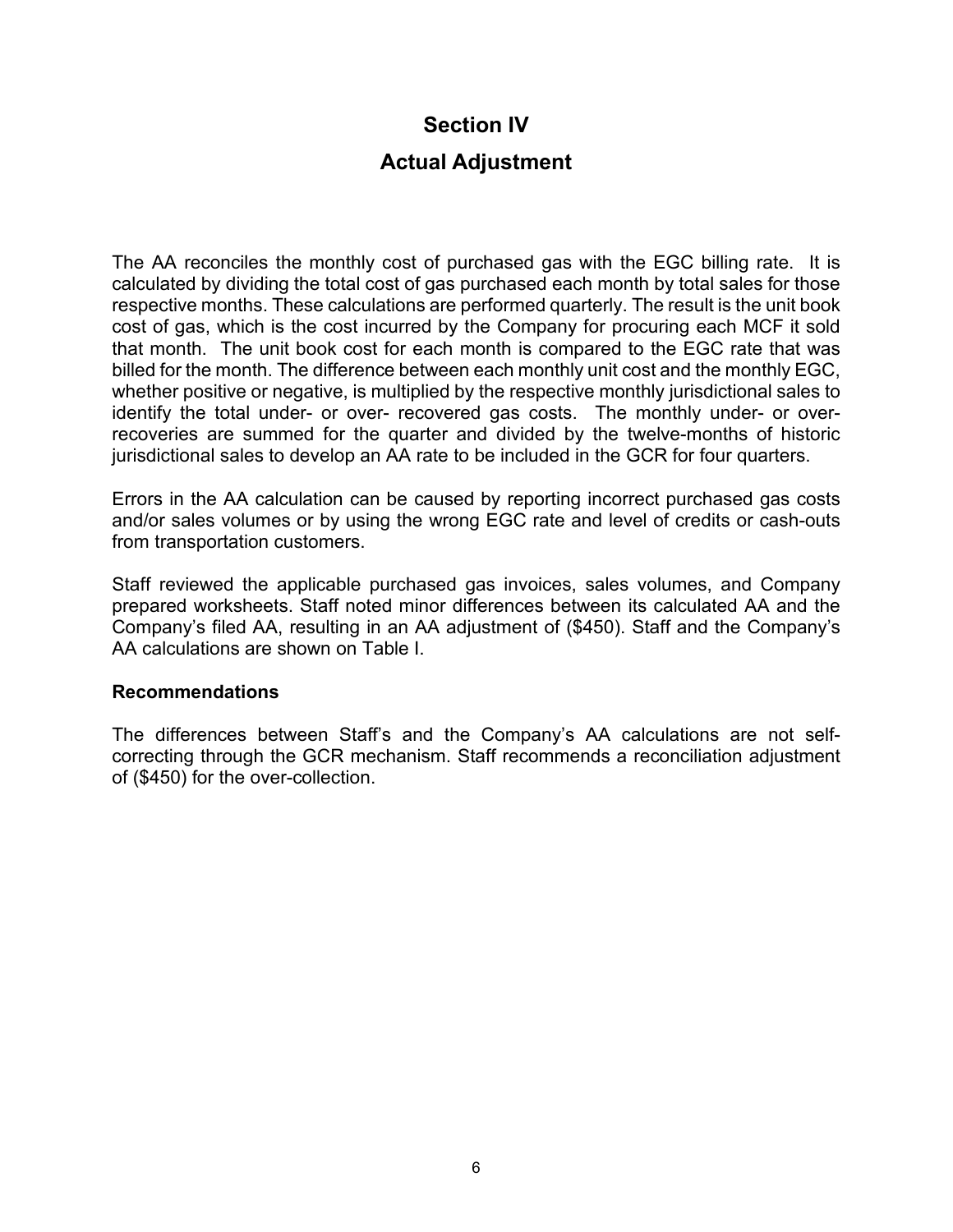# **Actual Adjustment Calculation**

| (\$188)           |
|-------------------|
| <b>Difference</b> |
|                   |
|                   |
|                   |
|                   |
|                   |
|                   |
|                   |
|                   |
|                   |
|                   |
|                   |
|                   |
|                   |
|                   |
|                   |
|                   |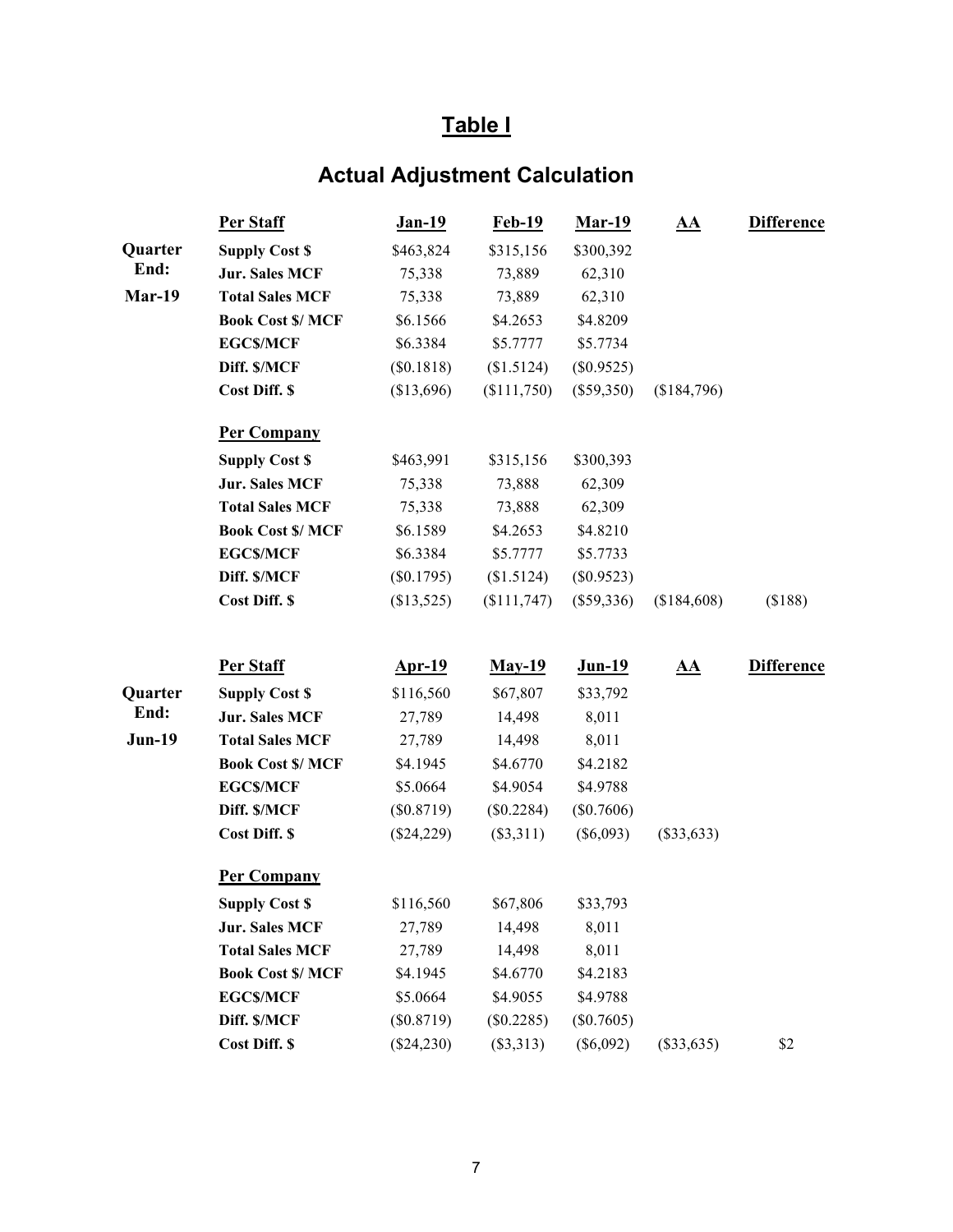# **Actual Adjustment Calculation**

|               | <b>Per Staff</b>         | <b>Jul-19</b> | <u>Aug-19</u> | <u>Sep-19</u> | <u>AA</u>    | <b>Difference</b> |
|---------------|--------------------------|---------------|---------------|---------------|--------------|-------------------|
| Quarter       | <b>Supply Cost \$</b>    | \$38,638      | \$49,521      | \$18,057      |              |                   |
| End:          | <b>Jur. Sales MCF</b>    | 6,789         | 7,402         | 8,434         |              |                   |
| $Sep-19$      | <b>Total Sales MCF</b>   | 6,789         | 7,402         | 8,434         |              |                   |
|               | <b>Book Cost \$/ MCF</b> | \$5.6913      | \$6.6902      | \$2.1409      |              |                   |
|               | <b>EGCS/MCF</b>          | \$4.6102      | \$4.4459      | \$4.6825      |              |                   |
|               | Diff. \$/MCF             | \$1.0811      | \$2.2443      | $(\$2.5416)$  |              |                   |
|               | <b>Cost Diff. \$</b>     | \$7,340       | \$16,612      | $(\$21,436)$  | \$2,516      |                   |
|               | <b>Per Company</b>       |               |               |               |              |                   |
|               | <b>Supply Cost \$</b>    | \$38,638      | \$49,521      | \$46,518      |              |                   |
|               | <b>Jur. Sales MCF</b>    | 6,788         | 7,401         | 8,434         |              |                   |
|               | <b>Total Sales MCF</b>   | 6,788         | 7,401         | 8,434         |              |                   |
|               | <b>Book Cost \$/ MCF</b> | \$5.6921      | \$6.6911      | \$5.5156      |              |                   |
|               | <b>EGCS/MCF</b>          | \$4.6102      | \$4.4460      | \$4.6825      |              |                   |
|               | Diff. \$/MCF             | \$1.0819      | \$2.2451      | \$0.8331      |              |                   |
|               | Cost Diff. \$            | \$7,344       | \$16,616      | \$7,026       | \$30,986     | (\$28,470)        |
|               | <b>Per Staff</b>         | $Oct-19$      | $Nov-19$      | Dec-19        | <u>AA</u>    | <b>Difference</b> |
| Quarter       | <b>Supply Cost \$</b>    | \$115,938     | \$256,978     | \$301,728     |              |                   |
| End:          | <b>Jur. Sales MCF</b>    | 16,157        | 49,406        | 66,050        |              |                   |
| <b>Dec-19</b> | <b>Total Sales MCF</b>   | 16,157        | 49,406        | 66,050        |              |                   |
|               | <b>Book Cost \$/ MCF</b> | \$7.1757      | \$5.2014      | \$4.5682      |              |                   |
|               | <b>EGCS/MCF</b>          | \$5.0174      | \$5.8825      | \$5.6678      |              |                   |
|               | Diff. \$/MCF             | \$2.1583      | (\$0.6811)    | (\$1.0996)    |              |                   |
|               | Cost Diff. \$            | \$34,872      | $(\$33,650)$  | $(\$72,629)$  | $(\$71,407)$ |                   |
|               | <b>Per Company</b>       |               |               |               |              |                   |
|               | <b>Supply Cost \$</b>    | \$91,119      | \$253,337     | \$301,729     |              |                   |
|               | <b>Jur. Sales MCF</b>    | 16,156        | 49,406        | 66,049        |              |                   |
|               | <b>Total Sales MCF</b>   | 16,156        | 49,406        | 66,049        |              |                   |
|               | <b>Book Cost \$/ MCF</b> | \$5.6400      | \$5.1276      | \$4.5683      |              |                   |
|               | <b>EGCS/MCF</b>          | \$5.0175      | \$5.8825      | \$5.6679      |              |                   |
|               | Diff. \$/MCF             | \$0.6225      | $(\$0.7549)$  | (\$1.0996)    |              |                   |
|               | Cost Diff. \$            | \$10,057      | $(\$37,294)$  | $(\$72,630)$  | $(\$99,867)$ | \$28,460          |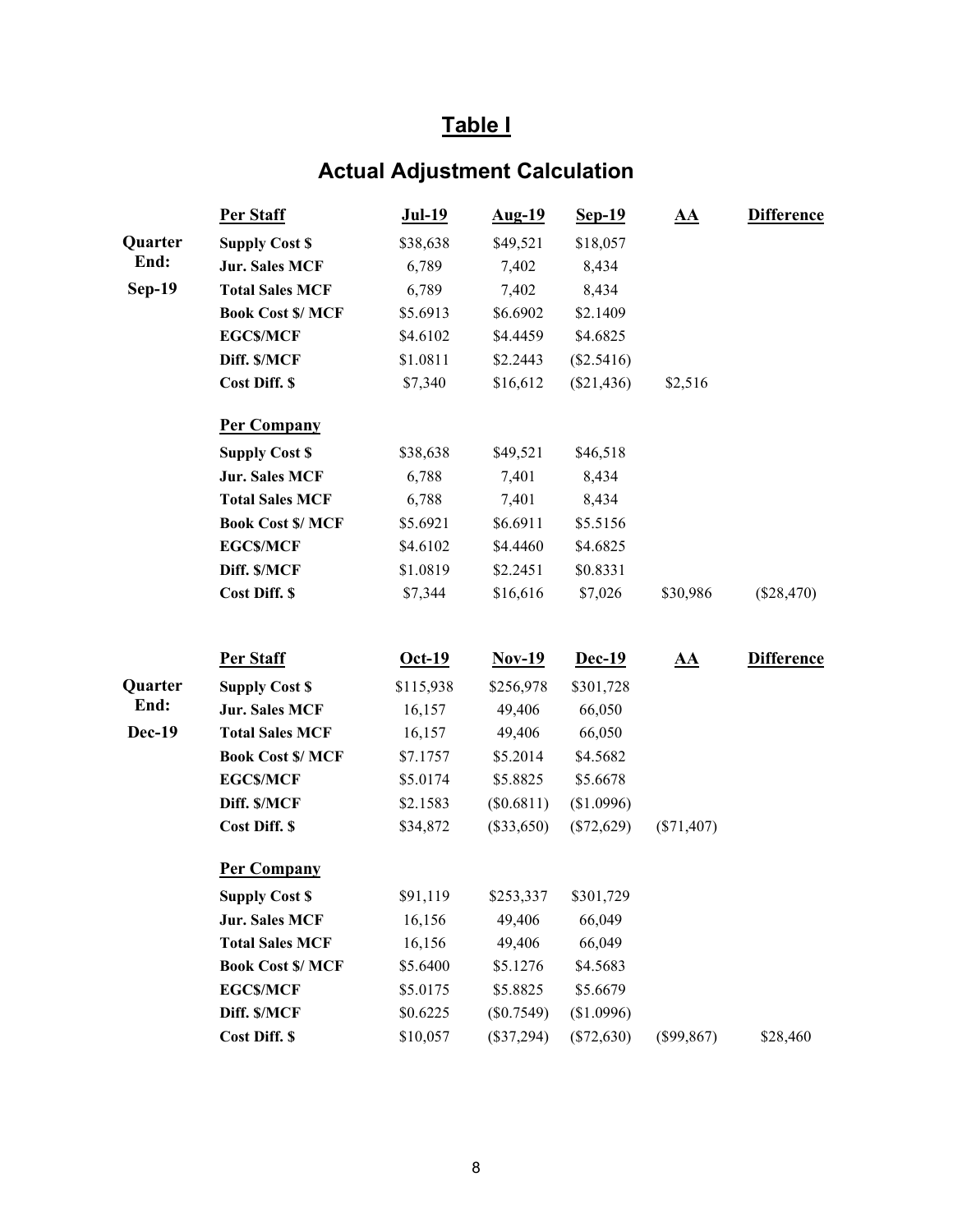# **Actual Adjustment Calculation**

|          | <b>Per Staff</b>         | <u>Jan-20</u> | <b>Feb-20</b> | $Mar-20$    | <u>AA</u>    | <b>Difference</b> |
|----------|--------------------------|---------------|---------------|-------------|--------------|-------------------|
| Quarter  | <b>Supply Cost \$</b>    | \$328,263     | \$329,763     | \$229,813   |              |                   |
| End:     | <b>Jur. Sales MCF</b>    | 63,750        | 67,748        | 45,889      |              |                   |
| $Mar-20$ | <b>Total Sales MCF</b>   | 63,750        | 67,748        | 45,889      |              |                   |
|          | <b>Book Cost \$/ MCF</b> | \$5.1492      | \$4.8675      | \$5.0080    |              |                   |
|          | <b>EGCS/MCF</b>          | \$5.5442      | \$5.2442      | \$5.2070    |              |                   |
|          | Diff. \$/MCF             | (\$0.3950)    | $(\$0.3767)$  | (\$0.1990)  |              |                   |
|          | Cost Diff. \$            | (\$25,181)    | $(\$25,521)$  | $(\$9,132)$ | $(\$59,834)$ |                   |
|          | <b>Per Company</b>       |               |               |             |              |                   |
|          | <b>Supply Cost \$</b>    | \$328,263     | \$329,703     | \$230,029   |              |                   |
|          | <b>Jur. Sales MCF</b>    | 63,749        | 67,749        | 45,888      |              |                   |
|          | <b>Total Sales MCF</b>   | 63,749        | 67,749        | 45,888      |              |                   |
|          | <b>Book Cost \$/ MCF</b> | \$5.1493      | \$4.8665      | \$5.0128    |              |                   |
|          | <b>EGCS/MCF</b>          | \$5.5443      | \$5.2442      | \$5.2070    |              |                   |
|          | Diff. \$/MCF             | (\$0.3950)    | $(\$0.3777)$  | (\$0.1942)  |              |                   |
|          | <b>Cost Diff. \$</b>     | $(\$25,181)$  | $(\$25,586)$  | $(\$8,909)$ | $(\$59,676)$ | (\$158)           |
|          | <b>Per Staff</b>         | $Arr-20$      | $May-20$      | $J$ un-20   | <u>AA</u>    | <b>Difference</b> |
| Quarter  | <b>Supply Cost \$</b>    | \$59,490      | \$82,518      | \$44,965    |              |                   |
| End:     | <b>Jur. Sales MCF</b>    | 31,163        | 16,279        | 8,357       |              |                   |
| $Jun-20$ | <b>Total Sales MCF</b>   | 31,163        | 16,279        | 8,357       |              |                   |
|          | <b>Book Cost \$/ MCF</b> | \$1.9090      | \$5.0690      | \$5.3805    |              |                   |
|          | <b>EGCS/MCF</b>          | \$4.2040      | \$4.1054      | \$4.0266    |              |                   |
|          | Diff. \$/MCF             | $(\$2.2950)$  | \$0.9636      | \$1.3539    |              |                   |
|          | <b>Cost Diff. \$</b>     | $(\$71,519)$  | \$15,686      | \$11,315    | $(\$44,518)$ |                   |
|          | <b>Per Company</b>       |               |               |             |              |                   |
|          | <b>Supply Cost \$</b>    | \$59,490      | \$82,518      | \$44,965    |              |                   |
|          | <b>Jur. Sales MCF</b>    | 31,163        | 16,279        | 8,357       |              |                   |
|          | <b>Total Sales MCF</b>   | 31,163        | 16,279        | 8,357       |              |                   |
|          | <b>Book Cost \$/ MCF</b> | \$1.9090      | \$5.0690      | \$5.3805    |              |                   |
|          | <b>EGCS/MCF</b>          | \$4.2040      | \$4.1055      | \$4.0266    |              |                   |
|          | Diff. \$/MCF             | (\$2.2950)    | \$0.9635      | \$1.3539    |              |                   |
|          | <b>Cost Diff. \$</b>     | $(\$71,519)$  | \$15,685      | \$11,315    | $(\$44,519)$ | \$1               |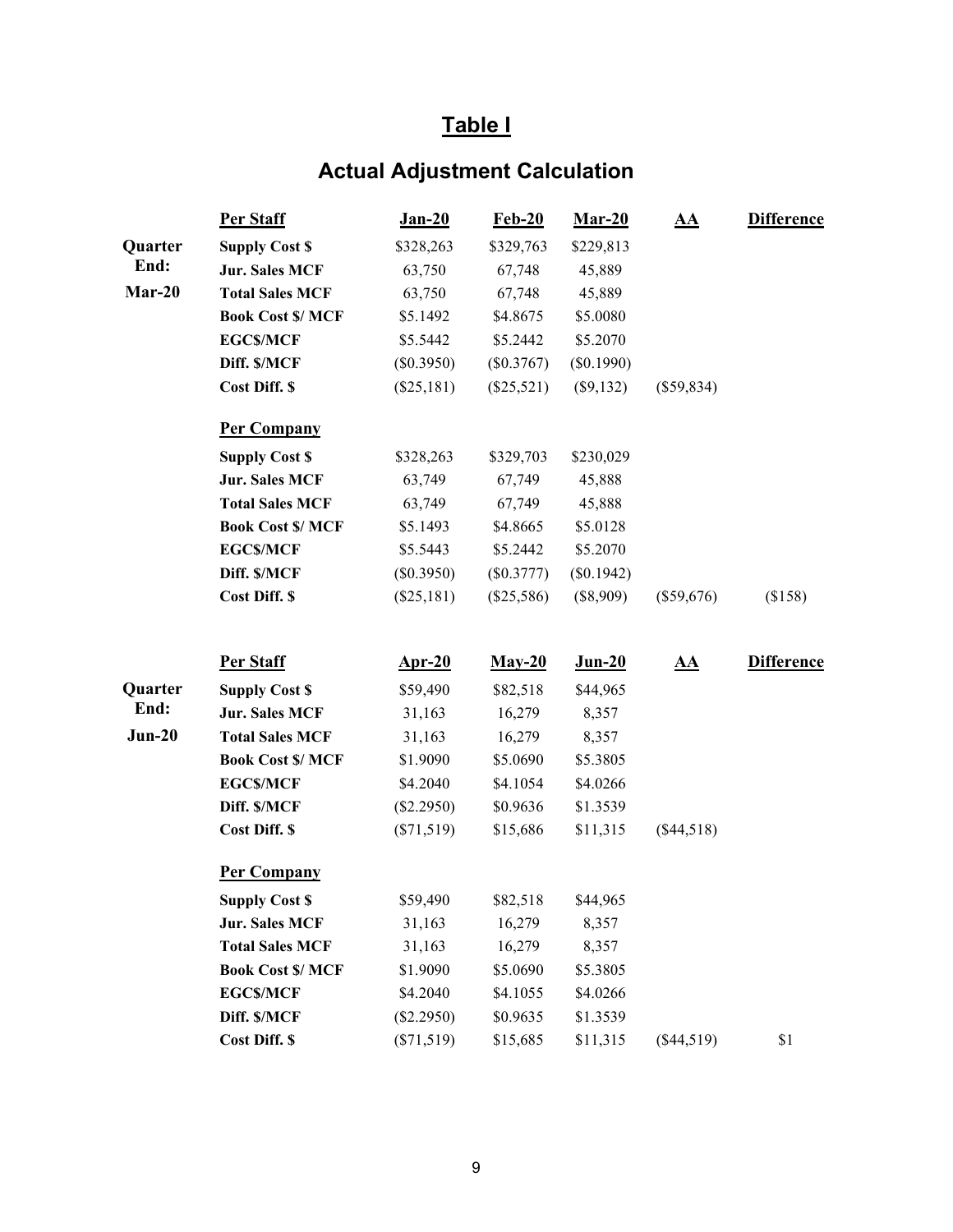# **Actual Adjustment Calculation**

|               | Per Staff                | $Jul-20$     | $Aug-20$     | $Sep-20$     | $\underline{\mathbf{A}}\underline{\mathbf{A}}$ | <b>Difference</b> |
|---------------|--------------------------|--------------|--------------|--------------|------------------------------------------------|-------------------|
| Quarter       | <b>Supply Cost \$</b>    | \$35,049     | \$44,138     | \$48,379     |                                                |                   |
| End:          | <b>Jur. Sales MCF</b>    | 7,820        | 8,292        | 9,603        |                                                |                   |
| $Sep-20$      | <b>Total Sales MCF</b>   | 7,820        | 8,292        | 9,603        |                                                |                   |
|               | <b>Book Cost \$/ MCF</b> | \$4.4820     | \$5.3230     | \$5.0379     |                                                |                   |
|               | <b>EGCS/MCF</b>          | \$3.8903     | \$4.2834     | \$5.0773     |                                                |                   |
|               | Diff. \$/MCF             | \$0.5917     | \$1.0396     | (\$0.0394)   |                                                |                   |
|               | Cost Diff. \$            | \$4,627      | \$8,620      | (\$378)      | \$12,869                                       |                   |
|               | <b>Per Company</b>       |              |              |              |                                                |                   |
|               | <b>Supply Cost \$</b>    | \$35,049     | \$44,138     | \$48,379     |                                                |                   |
|               | <b>Jur. Sales MCF</b>    | 7,819        | 8,271        | 9,603        |                                                |                   |
|               | <b>Total Sales MCF</b>   | 7,819        | 8,271        | 9,603        |                                                |                   |
|               | <b>Book Cost \$/ MCF</b> | \$4.4826     | \$5.3365     | \$5.0379     |                                                |                   |
|               | <b>EGCS/MCF</b>          | \$3.8903     | \$4.2834     | \$5.0773     |                                                |                   |
|               | Diff. \$/MCF             | \$0.5923     | \$1.0531     | (\$0.0394)   |                                                |                   |
|               | Cost Diff. \$            | \$4,631      | \$8,710      | (\$379)      | \$12,962                                       | (\$93)            |
|               | Per Staff                | $Oct-20$     | $Nov-20$     | $Dec-20$     | $\underline{\mathbf{A}}\underline{\mathbf{A}}$ | <b>Difference</b> |
| Quarter       | <b>Supply Cost \$</b>    | \$94,880     | \$145,796    | \$258,943    |                                                |                   |
| End:          | <b>Jur. Sales MCF</b>    | 19,366       | 37,374       | 56,447       |                                                |                   |
| <b>Dec-20</b> | <b>Total Sales MCF</b>   | 19,366       | 37,374       | 56,447       |                                                |                   |
|               | <b>Book Cost \$/ MCF</b> | \$4.8993     | \$3.9010     | \$4.5874     |                                                |                   |
|               | <b>EGCS/MCF</b>          | \$5.3557     | \$5.4992     | \$5.4849     |                                                |                   |
|               | Diff. \$/MCF             | $(\$0.4564)$ | (\$1.5982)   | (\$0.8975)   |                                                |                   |
|               | Cost Diff. \$            | $(\$8,839)$  | $(\$59,731)$ | $(\$50,661)$ | (\$119,231)                                    |                   |
|               | <b>Per Company</b>       |              |              |              |                                                |                   |
|               | <b>Supply Cost \$</b>    | \$94,880     | \$145,796    | \$258,943    |                                                |                   |
|               | <b>Jur. Sales MCF</b>    | 19,365       | 37,374       | 56,447       |                                                |                   |
|               | <b>Total Sales MCF</b>   | 19,365       | 37,374       | 56,447       |                                                |                   |
|               | <b>Book Cost \$/ MCF</b> | \$4.8996     | \$3.9010     | \$4.5874     |                                                |                   |
|               | <b>EGCS/MCF</b>          | \$5.3557     | \$5.4992     | \$5.4849     |                                                |                   |
|               | Diff. \$/MCF             | $(\$0.4561)$ | (\$1.5982)   | (\$0.8975)   |                                                |                   |
|               | <b>Cost Diff. \$</b>     | (\$8,833)    | (\$59,731)   | $(\$50,663)$ | (\$119,227)                                    | (\$4)             |

Total (\$450)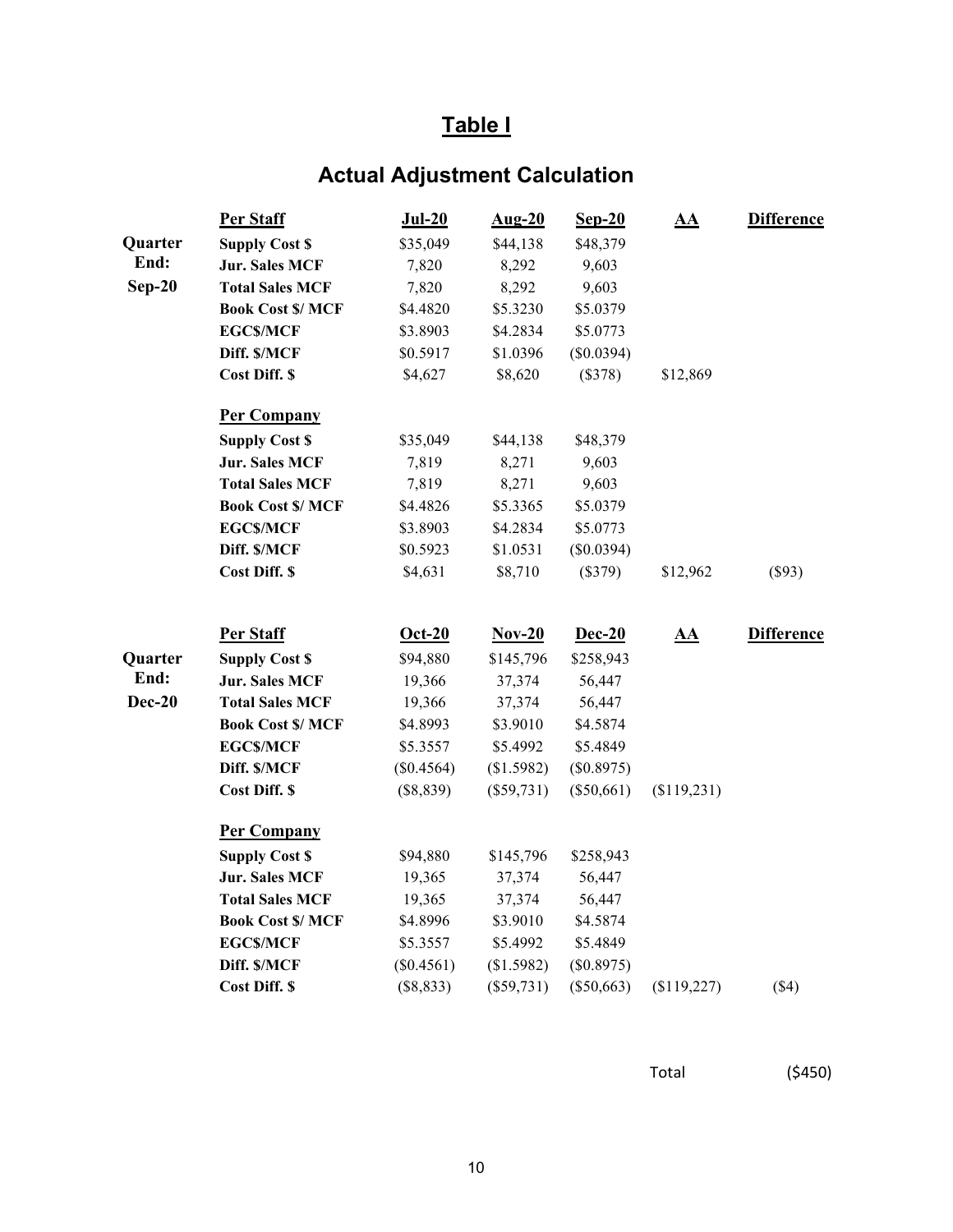### **Section V**

### **Refund and Reconciliation Adjustment**

<span id="page-12-0"></span>The refund and reconciliation adjustments (RA) are used to pass through the jurisdictional portion of refunds received from gas suppliers and/or adjustments ordered by the Commission. An annual interest rate of ten percent is applied to the net jurisdictional amount of the RA, which is then divided by twelve months of historic sales volumes to develop a volumetric rate to be included in the GCR calculation for four quarters.

In the previous audit. Case No. 19-210-GA-GCR, the Commission ordered a RA of \$49,848 for an over-collection. This adjustment plus interest of 1.0550 results in a total RA of \$52,590 for an over-collection and was placed into rates to be passed back to customers. Staff verified in the current audit that Glenwood completed the Commission ordered RA.

#### **Recommendations**

Staff has no recommendations for this area.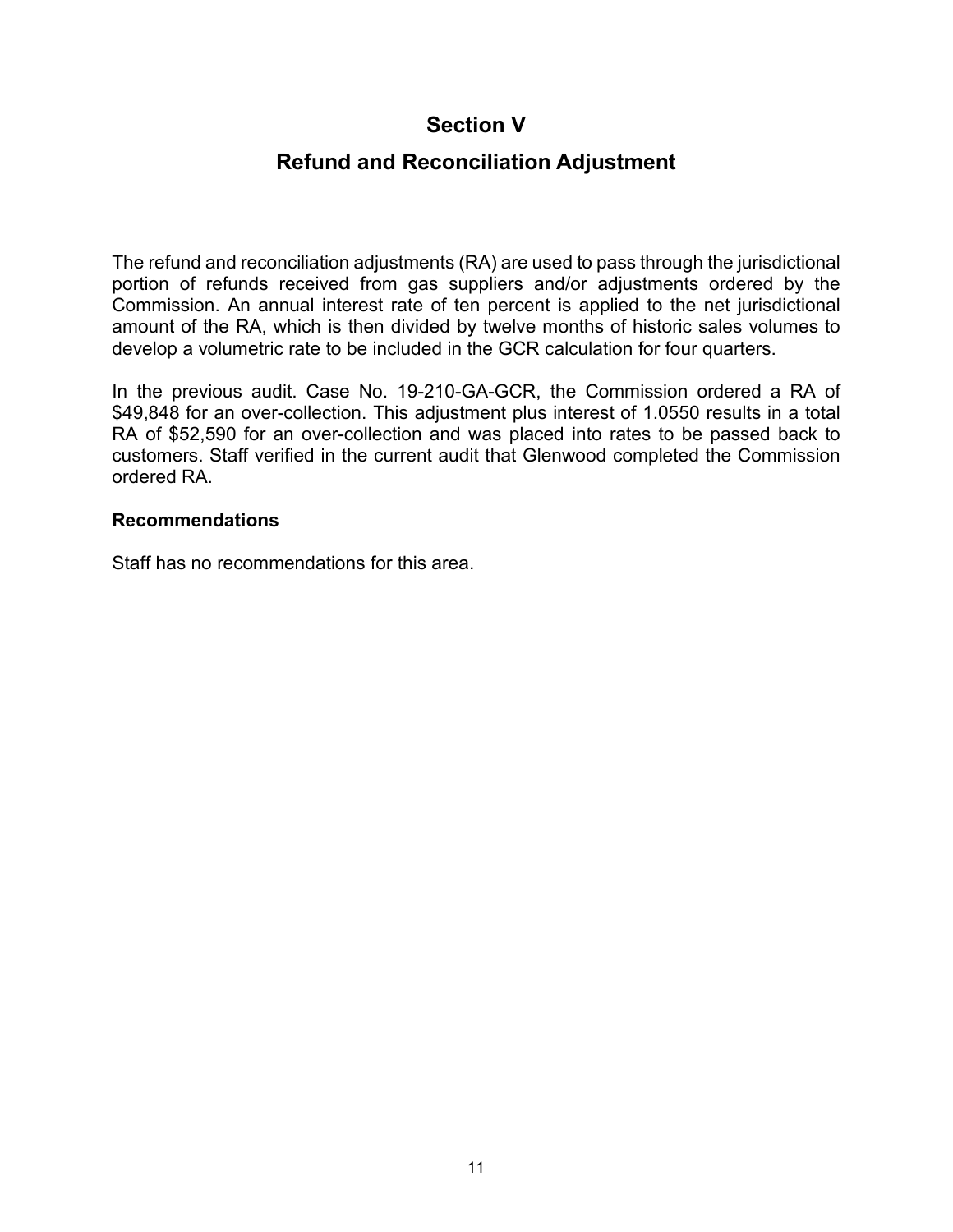### **Section VI**

### **Balance Adjustment**

<span id="page-13-0"></span>The balance adjustment (BA) mechanism corrects for under- or over- recoveries of previously calculated AA's and RA's. The BA is calculated by subtracting the product of each respective AA and RA and the sales to which those rates were applied from the dollar amounts of the respective AA or RA previously included in the GCR and used to generate those adjustment rates. Since those adjustment rates, themselves, were derived by dividing the dollar amounts by historic sales, the BA calculation depicts the differences in revenues generated for each of these adjustment mechanisms using actual versus historical sales. The sum of the differences for the AA and RA calculations is the total BA, which is then included in the AA calculation.

Errors detected in the BA generally occur when sales volumes are reported incorrectly or when rates are applied inconsistently over 12 consecutive months. During this audit, Staff discovered an error in the BA schedule filed with the September 2019 GCR filing, the Company did not use the correct cost difference between book and effective EGC amount from the GCR in effect four quarters prior to the currently effective GCR for that period. This error resulted in an under-collection of \$7,554. In addition, Staff found an error in the GCR filed for June 2021 in which the Company did not include the previous RA in its calculations on the BA schedule. This error resulted in an over-collection of \$6,000. These two adjustments combined with rounding differences over the course of the Audit Period resulted in a BA total difference of \$1,557 for an under-collection.

#### **Recommendations**

The differences between Staff's and the Company's BA calculations are not selfcorrecting through the GCR mechanism. Staff recommends a reconciliation adjustment of \$1,557 for an under-collection, as shown on Table II.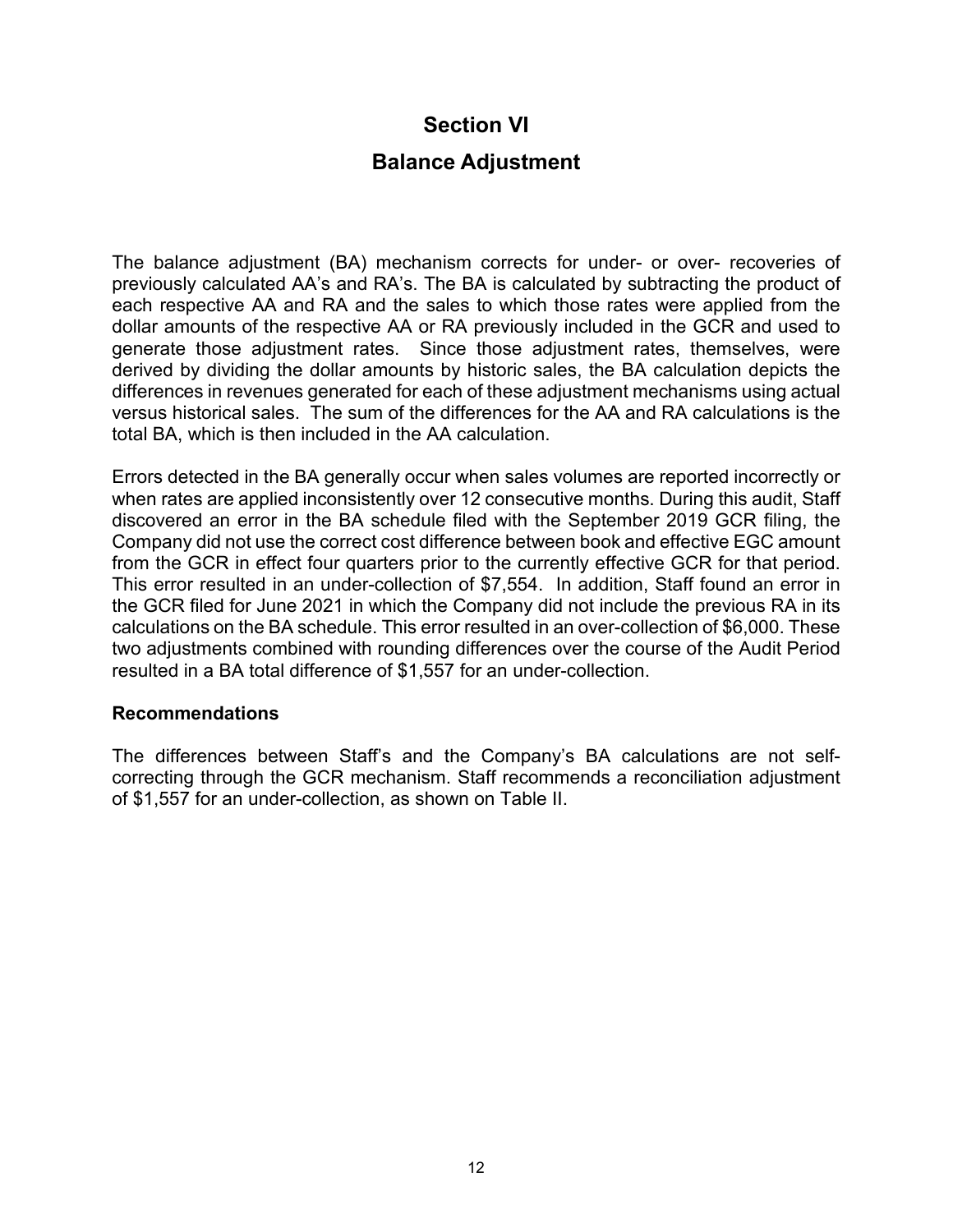# **Balance Adjustment Calculation**

|               | Per Staff            | ${\bf \underline{A}}{\bf \underline{A}}$ | $\underline{RA}$          | $\underline{\mathbf{BA}}$ | <b>Total BA</b> | <b>Difference</b> |
|---------------|----------------------|------------------------------------------|---------------------------|---------------------------|-----------------|-------------------|
| Year          | <b>Adjustment \$</b> | (\$48,146)                               | \$0                       | \$0                       |                 |                   |
| End:          | <b>Rate \$/MCF</b>   | (\$0.1405)                               | \$0.0000                  | \$0.0000                  |                 |                   |
| Mar-19        | <b>Sales MCF</b>     | 429,569                                  | 429,569                   | 429,569                   |                 |                   |
|               | <b>Recovery \$</b>   | $(\$60,354)$                             | \$0                       | \$0                       |                 |                   |
|               | <b>Balance \$</b>    | \$12,208                                 | \$0                       | \$0                       | \$12,208        |                   |
|               | <b>Per Company</b>   |                                          |                           |                           |                 |                   |
|               | <b>Adjustment \$</b> | (\$18,371)                               | \$0                       | \$0                       |                 |                   |
|               | <b>Rate \$/MCF</b>   | (\$0.0536)                               | \$0.0000                  | \$0.0000                  |                 |                   |
|               | <b>Sales MCF</b>     | 429,566                                  | 429,566                   | 429,566                   |                 |                   |
|               | <b>Recovery \$</b>   | $(\$23,025)$                             | \$0                       | \$0                       |                 |                   |
|               | <b>Balance \$</b>    | \$4,654                                  | \$0                       | \$0                       | \$4,654         | \$7,554           |
|               | <b>Per Staff</b>     | $\underline{AA}$                         | $\underline{\mathbf{RA}}$ | $\underline{\mathbf{BA}}$ | <b>Total BA</b> | <b>Difference</b> |
| Year          | <b>Adjustment \$</b> | (\$285,326)                              | \$0                       | \$0                       |                 |                   |
| End:          | <b>Rate \$/MCF</b>   | (\$0.7100)                               | \$0.0000                  | \$0.0000                  |                 |                   |
| <b>Jun-19</b> | <b>Sales MCF</b>     | 420,883                                  | 420,883                   | 420,883                   |                 |                   |
|               | <b>Recovery \$</b>   | $(\$298,827)$                            | \$0                       | \$0                       |                 |                   |
|               | <b>Balance \$</b>    | \$13,501                                 | \$0                       | \$0                       | \$13,501        |                   |
|               | <b>Per Company</b>   |                                          |                           |                           |                 |                   |
|               | <b>Adjustment \$</b> | $(\$285,326)$                            | \$0                       | \$0                       |                 |                   |
|               | Rate \$/MCF          | (\$0.7100)                               | \$0.0000                  | \$0.0000                  |                 |                   |
|               | <b>Sales MCF</b>     | 420,880                                  | 420,880                   | 420,880                   |                 |                   |
|               | <b>Recovery \$</b>   | $(\$298,825)$                            | \$0                       | \$0                       |                 |                   |
|               | <b>Balance \$</b>    | \$13,499                                 | \$0                       | \$0                       | \$13,499        | \$2               |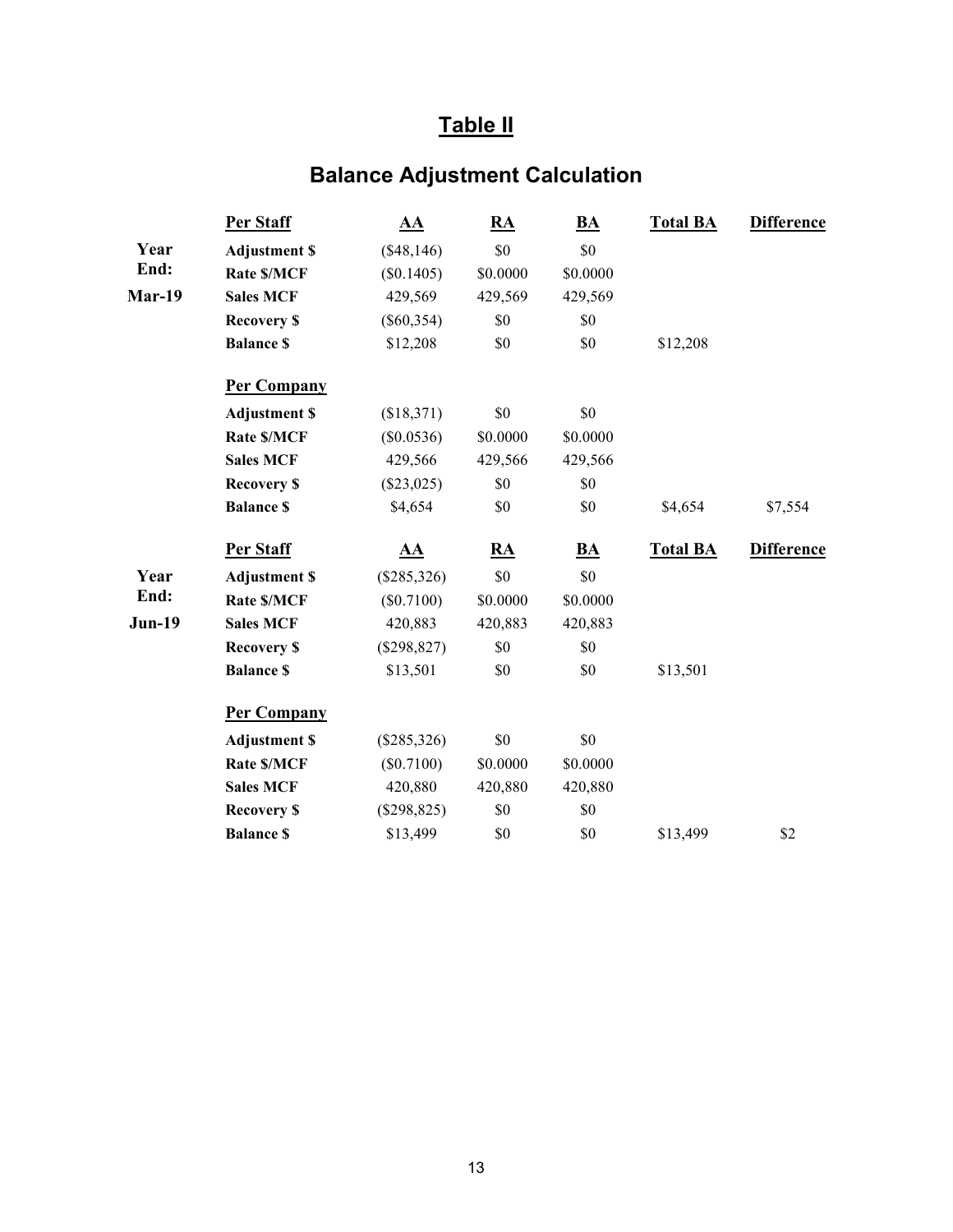# **Balance Adjustment Calculation**

|               | Per Staff            | AA           | ${\bf RA}$ | $\underline{\mathbf{BA}}$ | <b>Total BA</b> | <b>Difference</b> |
|---------------|----------------------|--------------|------------|---------------------------|-----------------|-------------------|
| Year          | <b>Adjustment \$</b> | $(\$22,209)$ | \$0        | \$0                       |                 |                   |
| End:          | Rate \$/MCF          | $(\$0.0532)$ | \$0.0000   | \$0.0000                  |                 |                   |
| <b>Sep-19</b> | <b>Sales MCF</b>     | 420,846      | 420,846    | 420,846                   |                 |                   |
|               | <b>Recovery \$</b>   | $(\$22,389)$ | \$0        | \$0                       |                 |                   |
|               | <b>Balance \$</b>    | \$180        | \$0        | \$0                       | \$180           |                   |
|               | <b>Per Company</b>   |              |            |                           |                 |                   |
|               | <b>Adjustment \$</b> | $(\$22,208)$ | \$0        | \$0                       |                 |                   |
|               | Rate \$/MCF          | $(\$0.0532)$ | \$0.0000   | \$0.0000                  |                 |                   |
|               | <b>Sales MCF</b>     | 420,841      | 420,841    | 420,841                   |                 |                   |
|               | <b>Recovery \$</b>   | $(\$22,389)$ | \$0        | \$0                       |                 |                   |
|               | <b>Balance \$</b>    | \$181        | \$0        | \$0                       | \$181           | $(\$1)$           |
|               | Per Staff            | ${\bf AA}$   | ${\bf RA}$ | $\underline{\mathbf{BA}}$ | <b>Total BA</b> | <b>Difference</b> |
| Year          | <b>Adjustment \$</b> | \$85,751     | $\$0$      | $\$0$                     |                 |                   |
| End:          | <b>Rate \$/MCF</b>   | \$0.2063     | \$0.0000   | \$0.0000                  |                 |                   |
| <b>Dec-19</b> | <b>Sales MCF</b>     | 416,073      | 416,073    | 416,073                   |                 |                   |
|               | <b>Recovery \$</b>   | \$85,836     | \$0        | \$0                       |                 |                   |
|               | <b>Balance \$</b>    | (\$85)       | \$0        | \$0                       | (\$85)          |                   |
|               | <b>Per Company</b>   |              |            |                           |                 |                   |
|               | <b>Adjustment \$</b> | \$85,751     | \$0        | \$0                       |                 |                   |
|               | Rate \$/MCF          | \$0.2063     | \$0.0000   | \$0.0000                  |                 |                   |
|               | <b>Sales MCF</b>     | 416,066      | 416,066    | 416,066                   |                 |                   |
|               | <b>Recovery \$</b>   | \$85,834     | \$0        | \$0                       |                 |                   |
|               | <b>Balance \$</b>    | (\$83)       | \$0        | \$0                       | (\$83)          | (\$2)             |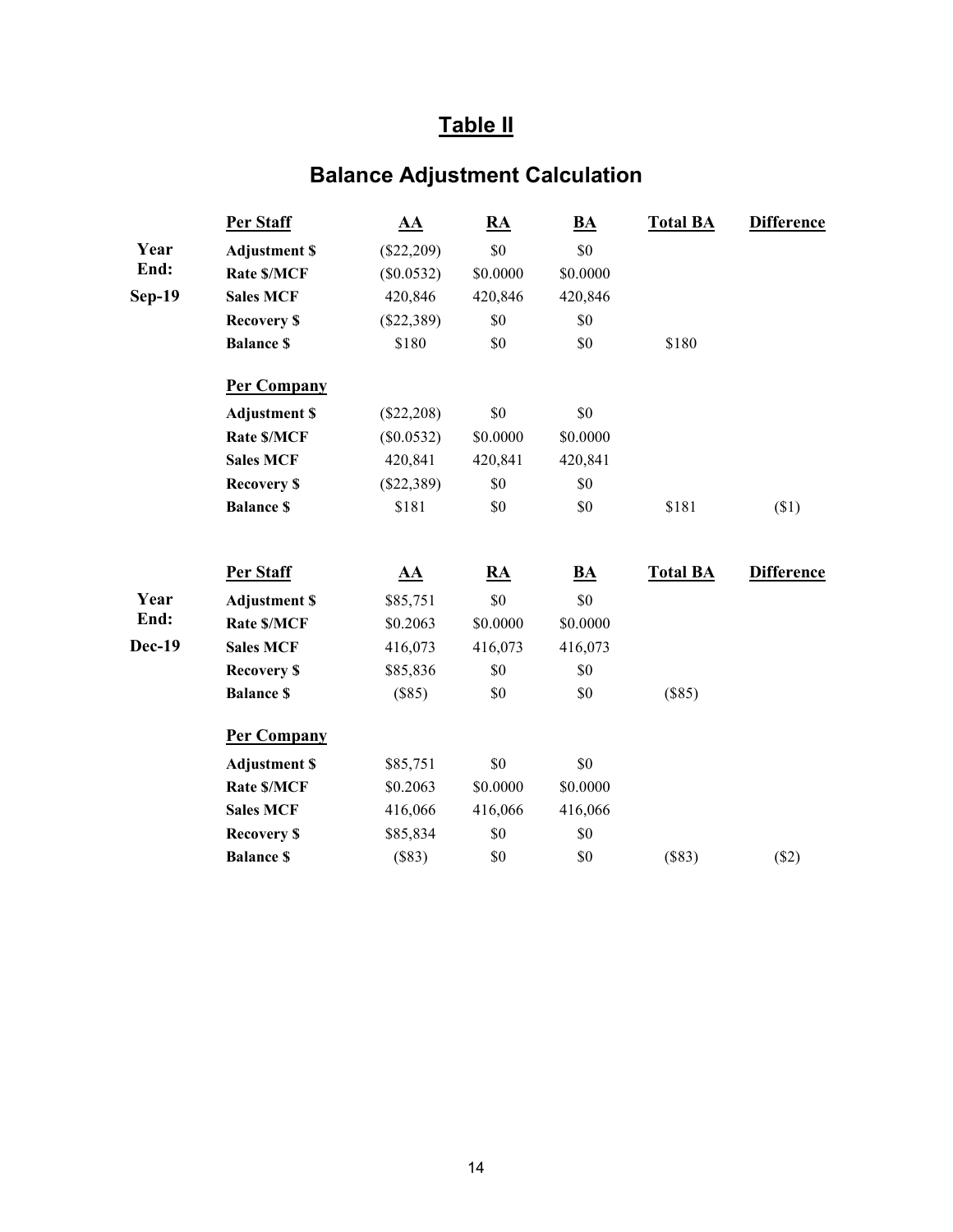# **Balance Adjustment Calculation**

|          | Per Staff            | $\underline{AA}$ | $\underline{\mathbf{RA}}$ | $\mathbf{BA}$ | <b>Total BA</b> | <b>Difference</b> |
|----------|----------------------|------------------|---------------------------|---------------|-----------------|-------------------|
| Year     | <b>Adjustment \$</b> | (\$110,427)      | \$0                       | \$0           |                 |                   |
| End:     | Rate \$/MCF          | (\$0.2558)       | \$0.0000                  | \$0.0000      |                 |                   |
| $Mar-20$ | <b>Sales MCF</b>     | 381,923          | 381,923                   | 381,923       |                 |                   |
|          | <b>Recovery \$</b>   | $(\$97,696)$     | \$0                       | \$0           |                 |                   |
|          | <b>Balance \$</b>    | (\$12,731)       | \$0                       | \$0           | (\$12,731)      |                   |
|          | <b>Per Company</b>   |                  |                           |               |                 |                   |
|          | <b>Adjustment \$</b> | (\$110,427)      | \$0                       | \$0           |                 |                   |
|          | <b>Rate \$/MCF</b>   | $(\$0.2558)$     | \$0.0000                  | \$0.0000      |                 |                   |
|          | <b>Sales MCF</b>     | 381,918          | 381,918                   | 381,918       |                 |                   |
|          | <b>Recovery \$</b>   | $(\$97,695)$     | \$0                       | \$0           |                 |                   |
|          | <b>Balance \$</b>    | (\$12,732)       | \$0                       | \$0           | (\$12,732)      | \$1               |
|          | Per Staff            | ${\bf AA}$       | RA                        | BA            | <b>Total BA</b> | <b>Difference</b> |
| Year     | <b>Adjustment \$</b> | (\$179,954)      | \$0                       | \$0           |                 |                   |
| End:     | <b>Rate \$/MCF</b>   | (\$0.4189)       | \$0.0000                  | \$0.0000      |                 |                   |
| $Jun-20$ | <b>Sales MCF</b>     | 387,424          | 387,424                   | 387,424       |                 |                   |
|          | <b>Recovery \$</b>   | (\$162,292)      | \$0                       | \$0           |                 |                   |
|          | <b>Balance \$</b>    | (\$17,662)       | \$0                       | \$0           | (\$17,662)      |                   |
|          | <b>Per Company</b>   |                  |                           |               |                 |                   |
|          | <b>Adjustment \$</b> | (\$179,954)      | \$0                       | \$0           |                 |                   |
|          | Rate \$/MCF          | (\$0.4189)       | \$0.0000                  | \$0.0000      |                 |                   |
|          | <b>Sales MCF</b>     | 387,419          | 387,419                   | 387,419       |                 |                   |
|          | <b>Recovery \$</b>   | (\$162,290)      | \$0                       | \$0           |                 |                   |
|          | <b>Balance \$</b>    | (\$17,664)       | \$0                       | \$0           | (\$17,664)      | \$2               |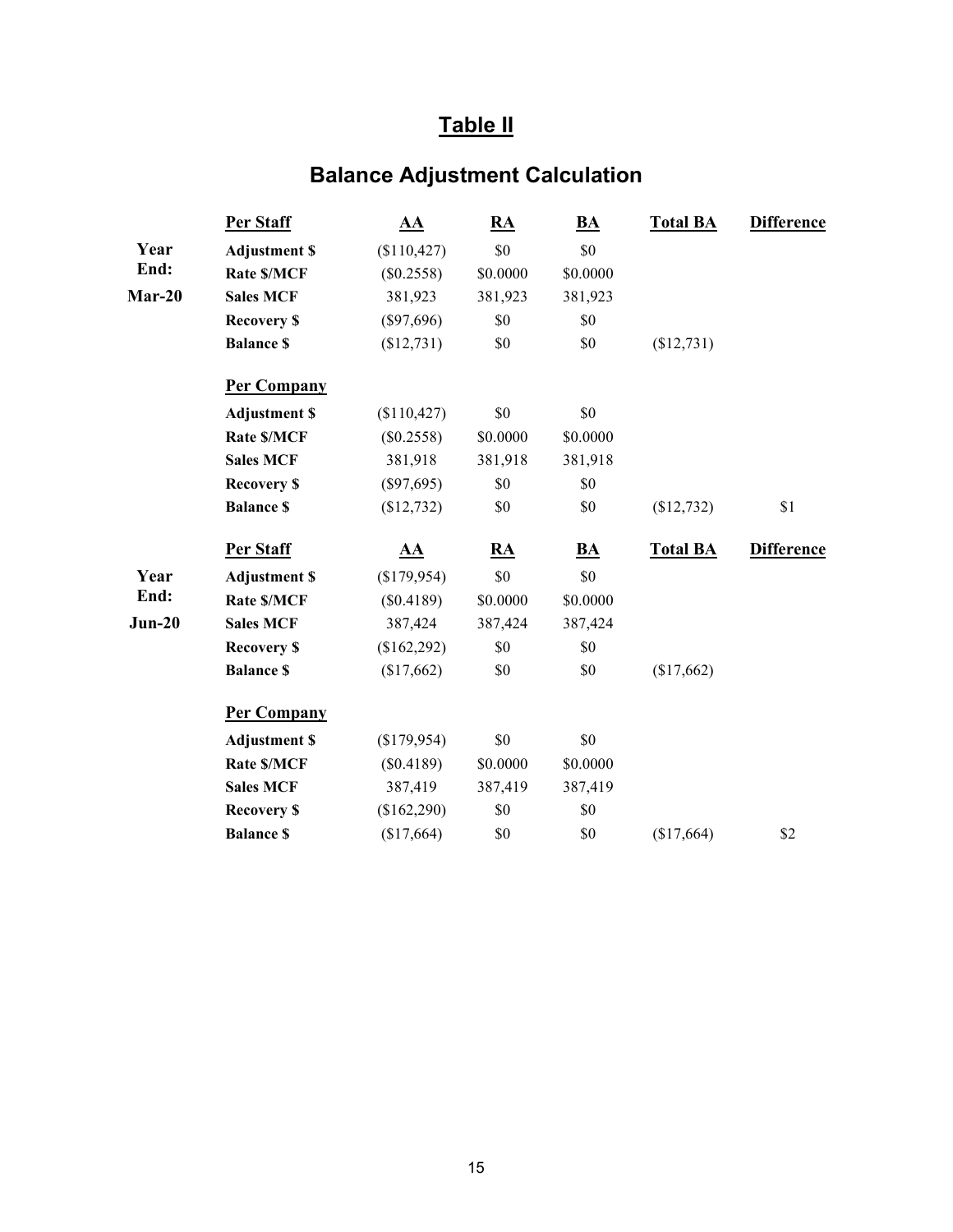# **Balance Adjustment Calculation**

|               | Per Staff            | ${\bf AA}$                               | RA               | $\underline{\mathbf{BA}}$ | <b>Total BA</b> | <b>Difference</b> |
|---------------|----------------------|------------------------------------------|------------------|---------------------------|-----------------|-------------------|
| Year          | <b>Adjustment \$</b> | $(\$20,136)$                             | \$0              | \$0                       |                 |                   |
| End:          | <b>Rate \$/MCF</b>   | (\$0.0478)                               | \$0.0000         | \$0.0000                  |                 |                   |
| $Sep-20$      | <b>Sales MCF</b>     | 390,514                                  | 390,514          | 390,514                   |                 |                   |
|               | <b>Recovery \$</b>   | (\$18,667)                               | \$0              | \$0                       |                 |                   |
|               | <b>Balance \$</b>    | (\$1,469)                                | \$0              | \$0                       | (\$1,469)       |                   |
|               | <b>Per Company</b>   |                                          |                  |                           |                 |                   |
|               | <b>Adjustment \$</b> | $(\$20,137)$                             | \$0              | \$0                       |                 |                   |
|               | Rate \$/MCF          | (\$0.0478)                               | \$0.0000         | \$0.0000                  |                 |                   |
|               | <b>Sales MCF</b>     | 390,509                                  | 390,509          | 390,509                   |                 |                   |
|               | <b>Recovery \$</b>   | (\$18,666)                               | \$0              | \$0                       |                 |                   |
|               | <b>Balance \$</b>    | (\$1,471)                                | \$0              | \$0                       | (\$1,471)       | \$2               |
|               | Per Staff            | ${\bf \underline{A}}{\bf \underline{A}}$ | $\underline{RA}$ | $\underline{\mathbf{BA}}$ | <b>Total BA</b> | <b>Difference</b> |
| Year          | <b>Adjustment \$</b> | \$31,167                                 | $(\$52,590)$     | \$0                       |                 |                   |
| End:          | <b>Rate \$/MCF</b>   | \$0.0741                                 | (\$0.1250)       | \$0.0000                  |                 |                   |
| <b>Dec-20</b> | <b>Sales MCF</b>     | 372,088                                  | 372,088          | 372,088                   |                 |                   |
|               | <b>Recovery \$</b>   | \$27,572                                 | $(\$46,589)$     | \$0                       |                 |                   |
|               | <b>Balance \$</b>    | \$3,595                                  | $(\$6,001)$      | \$0                       | (\$2,405)       |                   |
|               | <b>Per Company</b>   |                                          |                  |                           |                 |                   |
|               | <b>Adjustment \$</b> | \$31,167                                 | \$0              | \$0                       |                 |                   |
|               | <b>Rate \$/MCF</b>   | \$0.0741                                 | \$0.0000         | \$0.0000                  |                 |                   |
|               | <b>Sales MCF</b>     | 372,084                                  | 372,084          | 372,084                   |                 |                   |
|               | <b>Recovery \$</b>   | \$27,571                                 | \$0              | \$0                       |                 |                   |
|               | <b>Balance \$</b>    | \$3,596                                  | \$0              | \$0                       | \$3,596         | $(\$6,001)$       |

**Total BA \$1,557**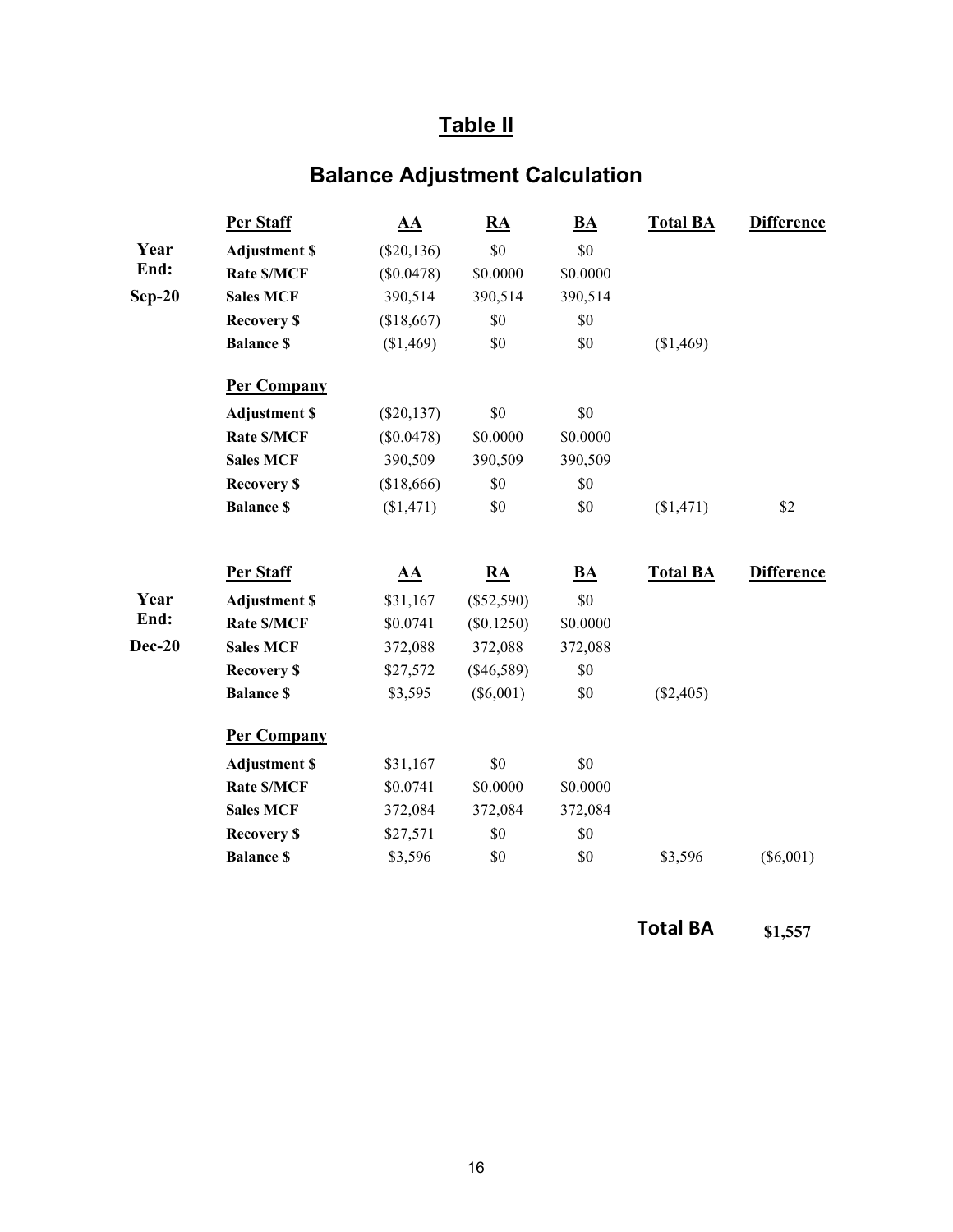### **Section VII**

### **Unaccounted-For Gas**

<span id="page-18-0"></span>Unaccounted-for gas (UFG) is the difference between purchased gas volumes and sales volumes. It is calculated on a twelve-month basis, ending in one of the low usage summer months, in order to minimize the effects of unbilled volumes on the calculation. Chapter 4901:1-14-08(F)(3), Ohio Administrative Code, specifies that the Commission may adjust the Company's future GCR rates as a result of UFG above a reasonable level, presumed to be no more than five percent for the Audit Period.

Staff performed an analysis of the UFG for the Audit Period. Staff used the total volumes delivered by Duke to Glenwood's city-gate less metered transportation volumes and imbalances to arrive at purchased volumes. Staff then subtracted from its purchased volumes, the sales volumes, to arrive at the unaccounted-for gas amount for the Audit Period, as shown below.

#### **Table III System Average UFG Rates (unless otherwise indicated, values in MCF)**

| 24 Months Ending | Receipts | <b>Deliveries</b> | UFG       | UFG (%)  |
|------------------|----------|-------------------|-----------|----------|
|                  |          |                   |           |          |
| December 2020    | 771,331  | 788,130           | (16, 799) | $-2.13%$ |

#### **Recommendation**

Staff has no recommendations for this area.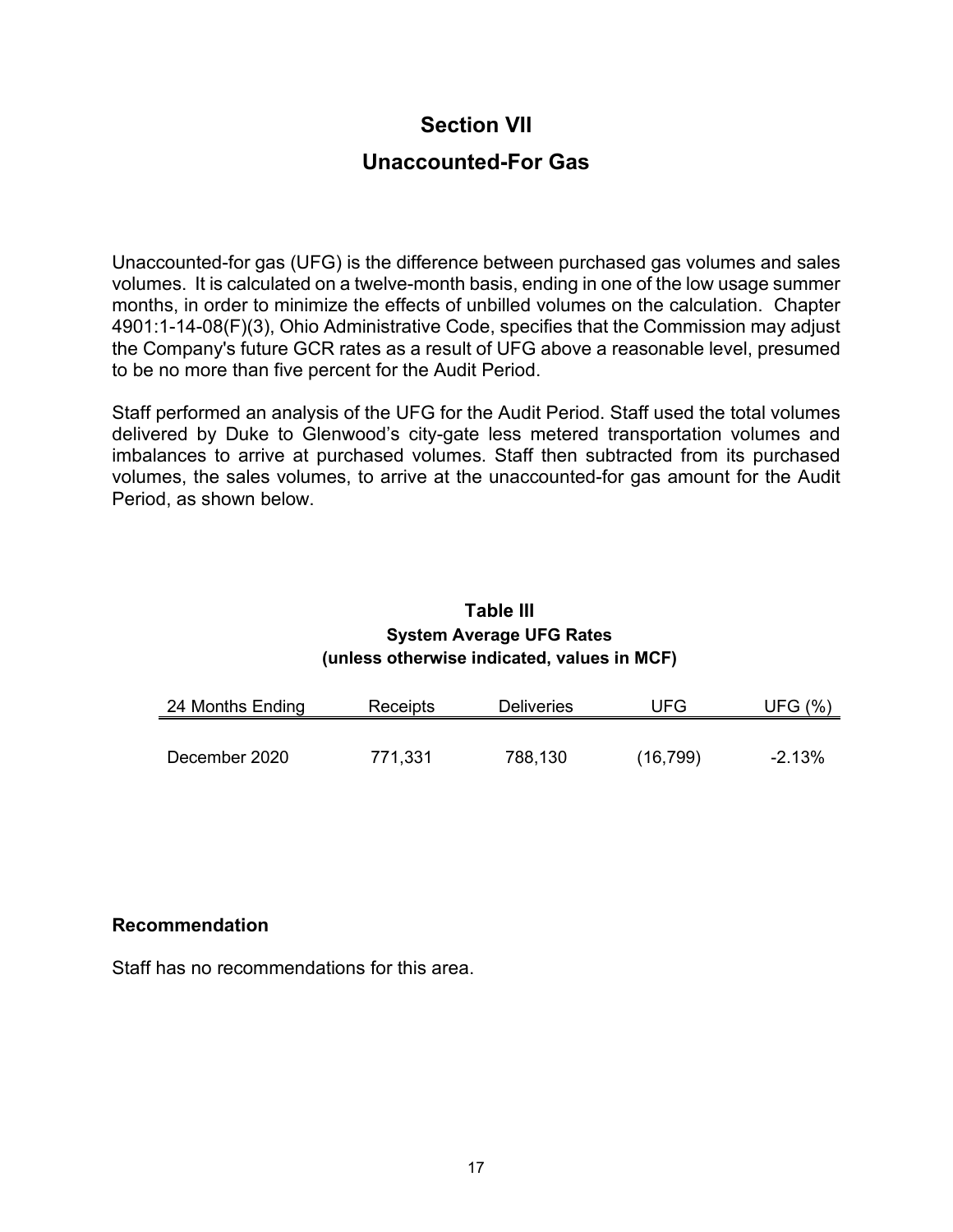### **Section VIII**

### **Customer Billing**

<span id="page-19-0"></span>An important component of the GCR process is the proper application of GCR rates to customer bills. Staff reviewed the Company's customer billing records in order to determine whether Glenwood properly applied its GCR and base rates during the audit period. By random sampling, Staff selected customers from the Company's monthly billing registers and recalculated their bills. Staff then compared its recalculated bills to the customer billing register to determine if there were any differences.

During this audit, Staff found a new customer charge that became effective with the October 2019 billing, based on a new Ordinance with the City of Oxford. Staff verified the new rates against the Ordinance and found the Company accurately billed its customers per the GCR rates filed with the Commission.

Additionally, Staff discovered the most recent city Ordinance had not been filed with the Commission when it became effective.

#### **Recommendation**

Staff recommends the Company file all updated city Ordinances with the Commission once they become effective.